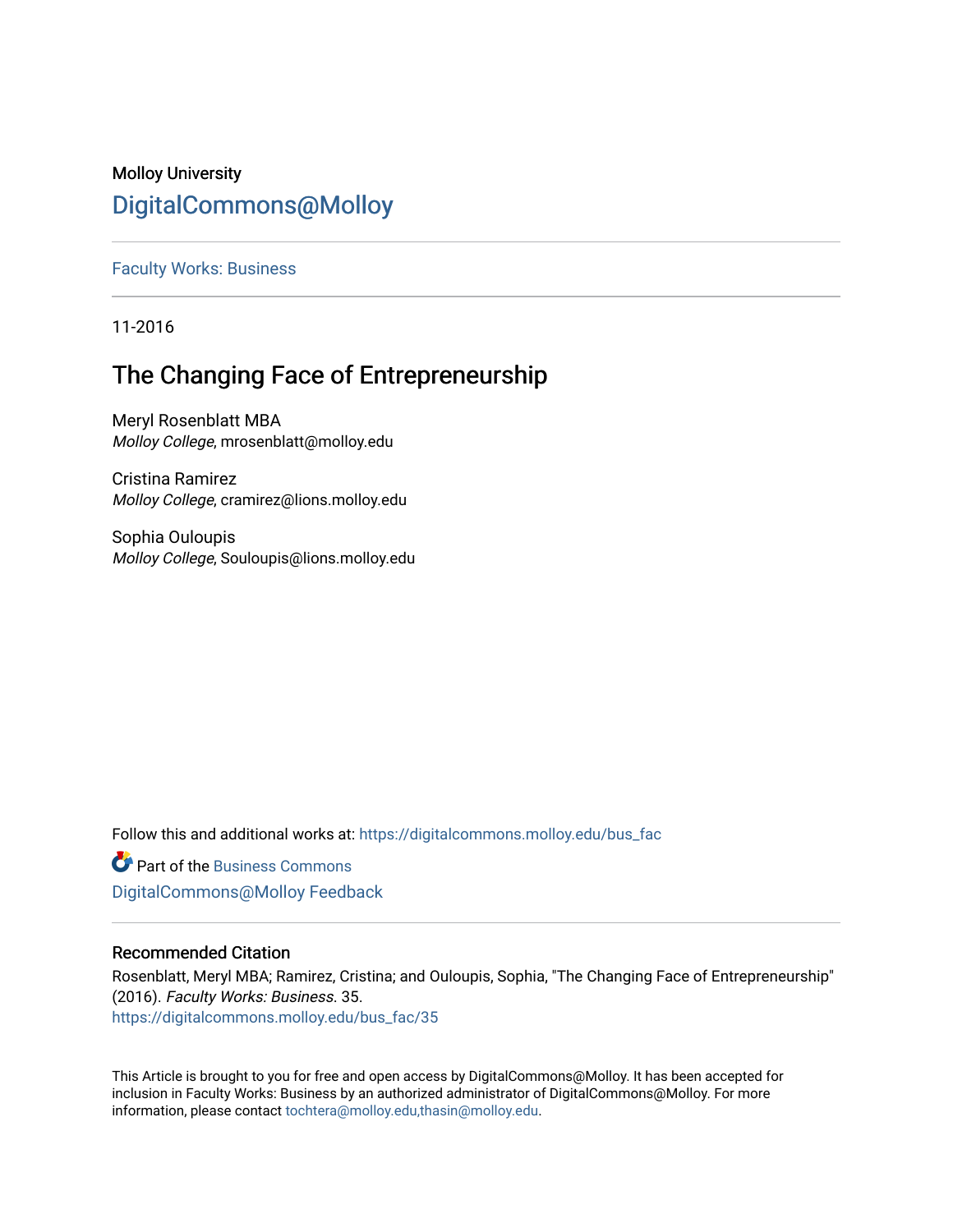## **The Changing Face of Entrepreneurship**

Molloy College Molloy College Molloy College Rockville Centre, NY 11571 Rockville Centre, NY 11571 Rockville Centre, NY 11571 516-404-0781 646-944-0754 516-323-3089 [cramirez@lions.molloy.edu](mailto:cramirez@lions.molloy.edu) [souloupis@lions.molloy.edu](mailto:souloupis@lions.molloy.edu) [mrosenblatt@molloy.edu](mailto:mrosenblatt@molloy.edu)

*Cristina Ramirez Sophia Ouloupis Meryl Rosenblatt*

#### *ABSTRACT*

In most developed countries today, having a work force with skill sets in Science, Technology, Engineering and Mathematics (STEM) are seen as essential to long-term economic growth. In many countries, the demand for STEM workers is expected to grow faster than any other occupation over the next decade. Yet the research shows that females are underrepresented in STEM-related fields. The numbers of females entering into STEM careers is generally lower than males, but there are countries where females account for a greater percentage than males in other fields or occupations. In the U.S. women continue to be underrepresented in STEM careers even though they account for more than half the college-educated work force. The workforce requires an increase in female participation in STEM occupations as we transition towards a more global economy. Today there are more women starting their own business, and assuming management roles in companies and large organizations. Research indicates that females, as entrepreneurs and innovators, are just as successful as their male counterparts. Females attending universities to pursue a degree in a STEM-related discipline is now on the rise, a trend that is vital both economically and socially. A survey was administered in Europe and the United States to help identify the barriers women face entering STEM careers, and to better understand the challenges from an entrepreneurial perspective.

Keywords: STEM, women, entrepreneurship, careers, education

#### **1 INTRODUCTION**

It is commonly believed that entrepreneurship and STEM areas of knowledge are more suited for men, than for women. Therefore, young women may feel they are at a disadvantage and lack confidence to pursue STEM careers. However, today more younger women are reshaping these stereotypes as they also create greater economic opportunities.

Women also face barriers in entrepreneurship as it relates to STEM. Entrepreneurship is not limited to creating and starting a business. Entrepreneurship relates to STEM in that it is seen to have an impact on leadership, economic growth and innovation. Entrepreneurs create businesses and provide jobs for the economy while also increasing competition. By increasing competition, businesses are forced to fortify and innovate in research and technology (Acs, 2016). Both entrepreneur and STEM related fields have shown a male dominated pattern. Many countries, such as the U.S., Lithuania and Germany have been finding ways to increase the participation rate of women in the fields of science, technology, engineering, and mathematics in hopes of increasing economic growth. In Lithuania the government's emphasis on STEM studies among girls is underscored by state financing funds (one third) allocated towards physical and technological sciences over the past two years.

Within the United States, the importance of women pursuing careers within STEM has been noted both economically and socially. STEM related fields generally pay more than the traditional female careers, which has an economic impact. From a social perspective, males comprise more than fifty percent of STEM fields. In the United States, women may out-number men in higher education but many do not enter the workforce, or enter and then leave for a variety of reasons. Some of the main reasons why a woman leaves the workforce is because child-rearing responsibilities and familial duties (Mlinar, 2015).

Germany has a lower percentage of women entering STEM-related fields than in the U.S. Compared to men, only 30% of women in Germany enter a STEM profession, however this is now on the rise. In Germany also men are twice as likely to graduate with degrees in computer science, engineering, and other science related majors compared to women. Less than 20% of female graduates majored in STEM related fields. Germany has targeted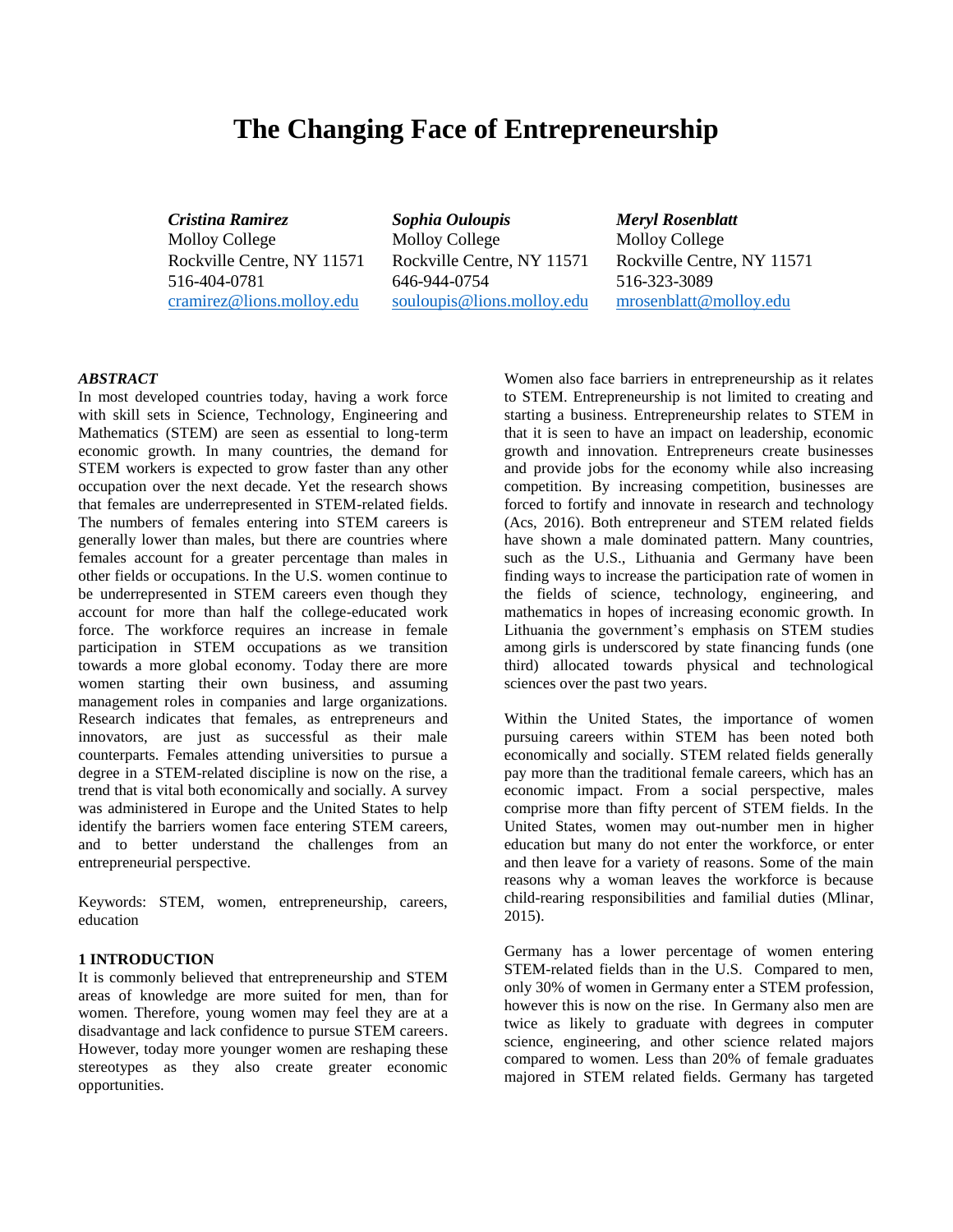female participation in this academic field to increase women's participation rate (Hutchinson, 2014).

The participation rate of women in STEM or entrepreneurrelated professions varies depending on country culture and social norms that continue to cast women in the role of "home maker." Despite the increase of women in the workforce overall, the persistence of long-held stereotypes will continue to limit the participation and retention of women in STEM-related fields (Eagly, 2016).

#### **3 METHODOLOGY**

Online surveys were used to collect data in three countries, Germany, Lithuania and the US, from three different age groups. At total of nine questionnaires were used to collect the information needed using the Internet. The age groups were ages 16-18, students in schools, 19-24, students in universities and women 25+ that graduated in STEM fields. Generation Z is of specific interest as these young women are at an age where they are selecting their areas of academic focus and beginning to plan for a career. **Generation Z** is generally defined with birth years ranging from the mid to late 1990s through the 2010s or alternately ranging from the early 2000s through the early 2020s [\(https://en.wikipedia.org/wiki/Generation\\_Z\)](https://en.wikipedia.org/wiki/Generation_Z).

The research objective for this project was to characterize women that pursue careers in STEM fields and identify factors that influence their decision. We want to analyze the three different age groups to understand how these perceptions have, or can be changed. These findings reflect survey data collected from the U.S. sample of respondents, and wherever total results relate to all three countries.

#### **4 FINDINGS**

The study of scientific literature and other sources revealed that even with more women entering the work force, many developed countries still lack female presence in the fields of STEM. This trend might be less of an issue than in Western Europe and the United States. However, everywhere women are still haunted by various barriers and stereotypes inhibiting them from engaging in STEMrelated studies and careers.

The investigation showed that more than a half of generation Z respondents had needed abilities and required key competences for engaging in the area of STEM. In addition, the majority of them also expressed their willingness to pursue their career in STEM, as they believe in equal knowledge and equal possibility of success in those fields between genders. However, despite having aspirations and abilities to engage in STEM, not everyone intend to exploit this potential. Generation Z see themselves in the future as event planners, designers, social workers, teachers or customer representatives. Meanwhile, generations Y (b. 1975-1995) and X (b. 1961- 1981) are more likely to involve in business and finances, working as managers, accountants or various analysts. Entrepreneurship leads in the selection of business area too. More than 50% of members of generations Z and Y are mostly willing to start their business in the areas of financial activities or business in general. Elder generation X tends to be more flexible.

The main concern resulting the situation of women avoiding the areas of STEM and entrepreneurship is fear of possible obstacles they might face. Generation Z set forth the existing stereotypes and lack of support as the main barriers, while Generation Y specified gender discrimination and lack of aggression and confidence for women to compete with men. Generation X on their behalf points out career interference with high involvement in taking care of the children and family.

In summary, there are still difficulties preventing women from joining the area of STEM or creating their own business; thus, because of the various preexisting fears, it is quite complicated for them to overcome all those barriers and stereotypes. However, generations change and over time will change ways of thinking, commonly held stereotypes and various beliefs. Younger females are more willing to engage themselves in technological areas of business and entrepreneurship. Increasingly this segment is demonstrating their skills and capabilities as they succeed in STEM, proving that the science and technology are associated equally with both genders and in fact, can be a girl thing!

#### **REFERENCES**

Acs, Z. J. (2013). 2 The global entrepreneurship and development index across stages of development. *Entrepreneurial Knowledge, Technology and the Transformation of Regions*, *68*, 19.

Acs, Z. J., Szerb, L., & Autio, E. (2016). The global entrepreneurship and development index. In *Global Entrepreneurship and Development Index 2015*(pp. 11- 31). Springer International Publishing.

Beede, D. N., Julian, T. A., Langdon, D., McKittrick, G., Khan, B., & Doms, M. E. (2011). Women in STEM: A gender gap to innovation. *Economics and Statistics Administration Issue Brief*, (04-11).

Coger, R. N., Cuny, J., Klawe, M., McGann, M., & Purcell, K. D. (2012). Why STEM fields still don't draw more women. *Chronicle of Higher Education*,*59*(10), B24- B7.

Drury, B. J., Siy, J. O., & Cheryan, S. (2011). When do female role models benefit women? The importance of differentiating recruitment from retention in STEM. *Psychological Inquiry*, *22*(4), 265-269.

Eagly, A. H., & Steffen, V. J. (1984). Gender stereotypes stem from the distribution of women and men into social roles. *Journal of personality and social psychology*, *46*(4), 735.